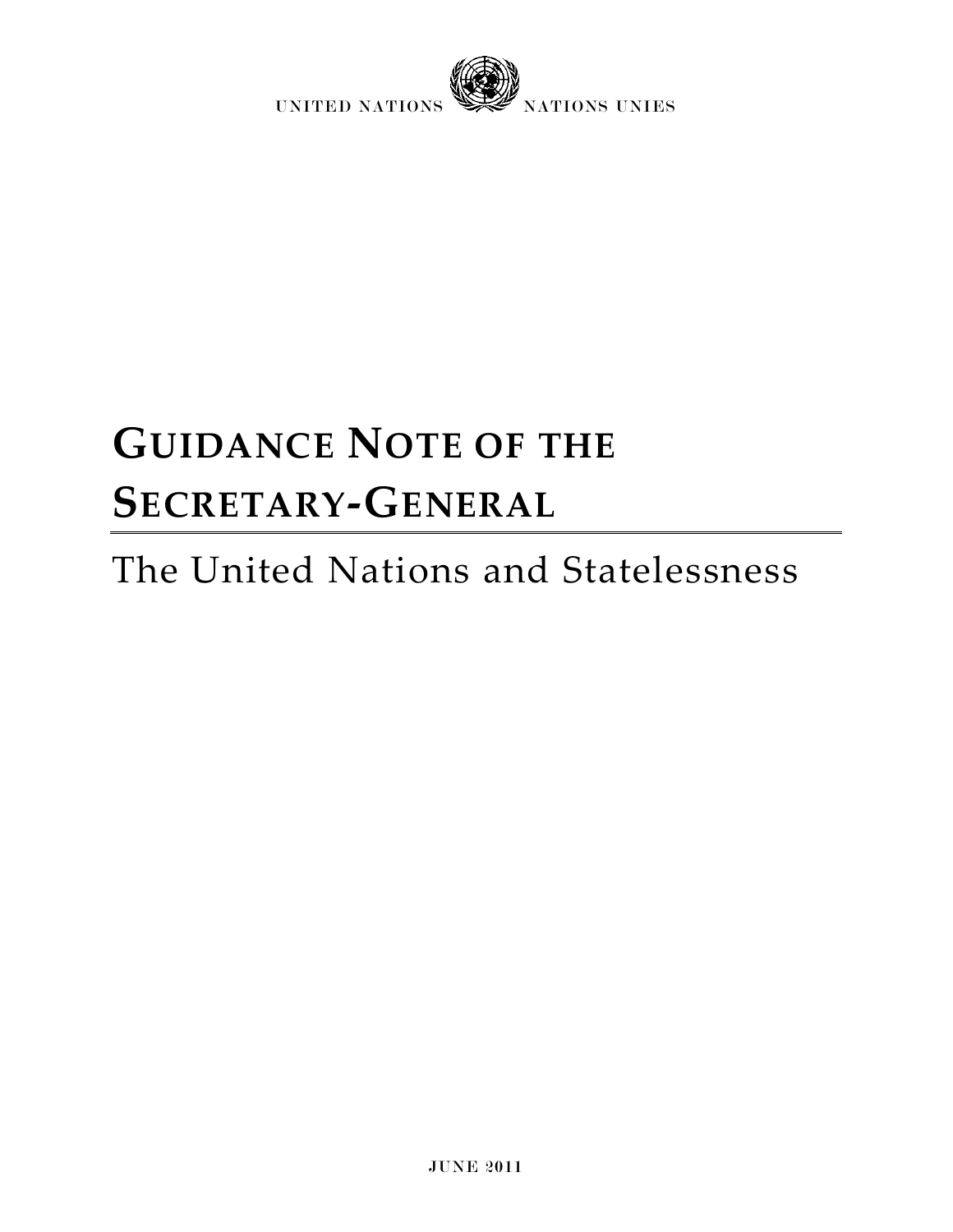#### **SUMMARY**

The present Note provides guidance to the UN system on addressing statelessness by outlining the guiding principles and the policy framework for action. The UN engagement in addressing statelessness should be guided by these seven principles that support the development, promotion and implementation of international norms relating to statelessness.

In addition to the seven guiding principles, the Note presents four concrete interrelated action approaches on how the UN system can improve its coordinated response to statelessness. In conclusion, the Note suggests required institutional arrangements for various actors within the UN system.

The policy framework for action presented in the Note is the result of an assessment of international legal standards and the experience of the UN in addressing statelessness to date.

#### **A. Guiding Principles**

- 1. Base action on international norms and standards related to nationality and statelessness
- 2. Recognize the central role of States and work with affected populations and civil society
- 3. Promote and support action to prevent statelessness
- 4. Respect the human rights of stateless persons and provide for their specific protection needs
- 5. Promote the acquisition of nationality as the primary solution
- 6. Recognize and redress discrimination as a common cause and consequence of statelessness
- 7. Guarantee gender equality in nationality laws and their implementation to prevent statelessness

#### **B. Addressing Statelessness**

- 1. Identification of stateless persons
- 2. Prevention of statelessness
- 3. Reduction of statelessness
- 4. Protection of stateless persons

#### **C. UN System Arrangements**

The UN General Assembly has entrusted the Office of the United Nations High Commissioner for Refugees (UNHCR) with a mandate relating to the identification, prevention, and reduction of statelessness and protection of stateless persons. However, this Guidance Note affirms that all UN entities system-wide must increase their efforts to address statelessness. The UN should tackle both the causes and consequences of statelessness as a key priority within the Organization's broader efforts to strengthen the rule of law.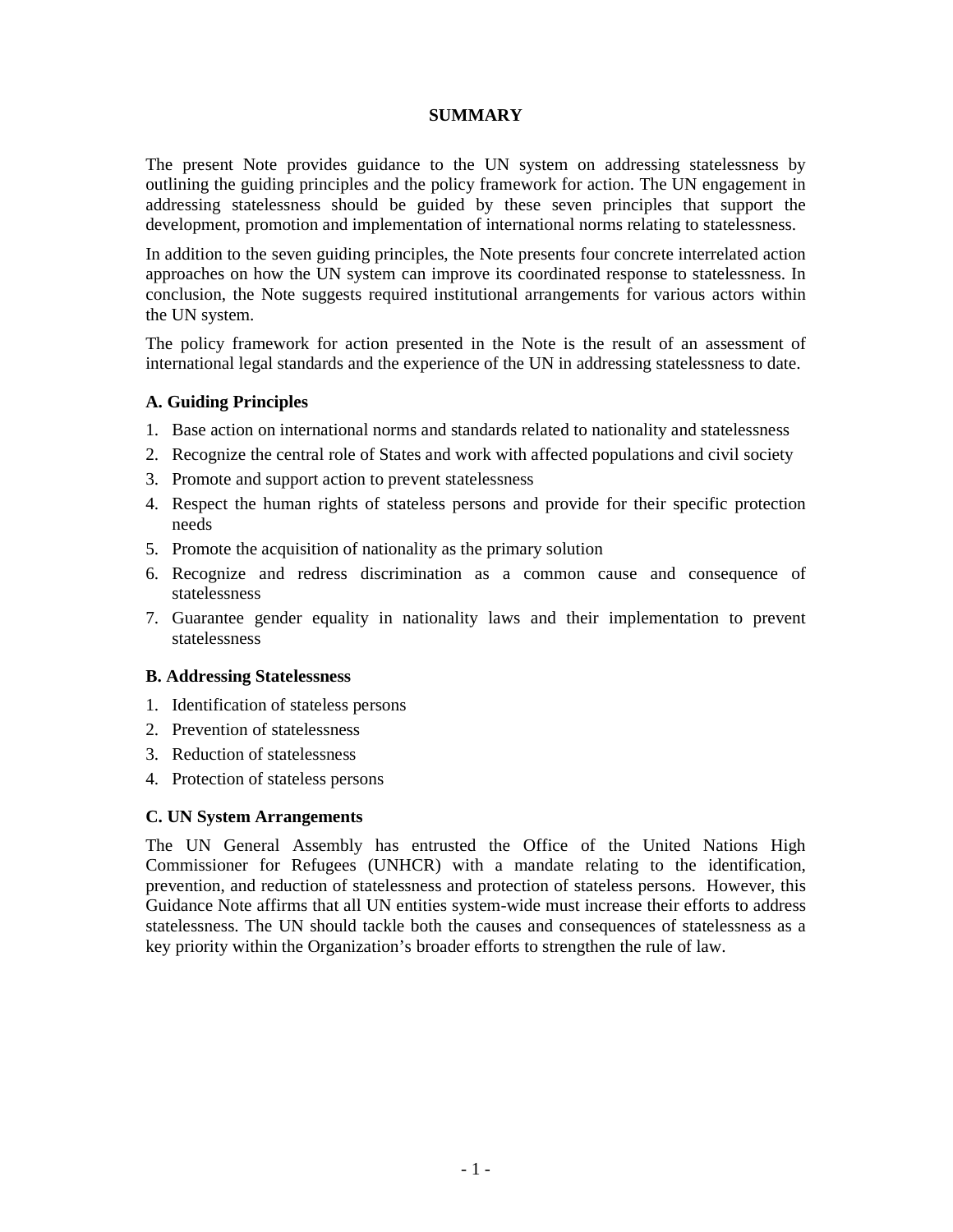#### **INTRODUCTION**

An estimated 12 million people are stateless worldwide. A stateless person is defined as someone who is "not considered as a national by any State under the operation of its law,"<sup>1</sup> and is thus someone without *any* nationality or citizenship anywhere.<sup>2</sup>

Addressing statelessness is a foundational and integral part of UN efforts to strengthen the rule of law. $3$  Statelessness undermines the rule of law due to both its causes and consequences. It often arises from discrimination and arbitrary laws or practices, and stateless persons cannot enjoy full equality with citizens in any country.

Statelessness results in widespread denial of human rights and the phenomenon of statelessness itself violates the universal human right to a nationality. Statelessness often leads to limits on access to birth registration, identity documentation, education, health care, legal employment, property ownership, political participation and freedom of movement. Women are at heightened risk of statelessness, rendering them particularly susceptible to a range of abuse. Stateless children also suffer acute vulnerabilities; deprived of their rights in childhood as a result of their status diminishes their chances for better futures. The cycle of statelessness and marginalization is difficult to break. Statelessness has a detrimental impact not only on individuals concerned but also on societies more generally, in particular, because excluding entire sectors of a population can create social and political tensions and significantly impair efforts to promote economic and social development.

Action by the UN to address the causes and consequences of statelessness is an essential component of both conflict prevention efforts as well as social, economic, and legal development agendas. Statelessness is also often closely related to discrimination against specific groups, including women and racial, ethnic, religious and linguistic minorities, or on the basis of perceived national origin. Where statelessness has been a contributing factor to conflict, initiatives to grant nationality to stateless populations should be incorporated into programmes to restore justice and the rule of law, including effective public administration. Acquisition of nationality by individuals who have strong links to a State based on factors such as birth on the territory, descent and residence is a key means of giving them a stake in society.

 $\ddot{\phantom{a}}$ 

<sup>1</sup> As defined in article 1(1) of the 1954 Convention relating to the Status of Stateless Persons, a definition considered by the International Law Commission to form part of customary international law. International Law Commission, Draft Articles on Diplomatic Protection with Commentaries, 2006, p.49. In addition to stateless persons who fall under the internationally recognized legal definition, there are also groups and individuals who are referred to as *de facto* stateless persons. While the term *de facto* stateless persons has been used in a variety of contexts, there is a growing consensus that at a minimum this concept includes persons who possess a nationality but are outside their country of nationality and unable or, for valid reasons, unwilling to avail themselves of the protection of that country. For the purposes of this Guidance Note, all references to "stateless persons" denote those who meet the international definition of a stateless person in article 1 of the 1954 Statelessness Convention.

 $2<sup>2</sup>$  In this Guidance Note, the terms nationality and citizenship are used interchangeably to describe the legal bond between an individual (the national or citizen) and a State. While both terms are often used interchangeably in public international law, it should be noted that on the national level, these terms are often given distinct meanings.

<sup>&</sup>lt;sup>3</sup> The Secretary General of the UN defines the rule of law as "a principle of governance in which all persons, institutions and entities, public or private, including the State itself, are accountable to laws that are publicly promulgated, equally enforced and independently adjudicated, and which are consistent with international human rights norms and standards." *Report of the Secretary General: The Rule of Law and Transitional Justice in Conflict and Post-Conflict Societies,* para. 6 (2004).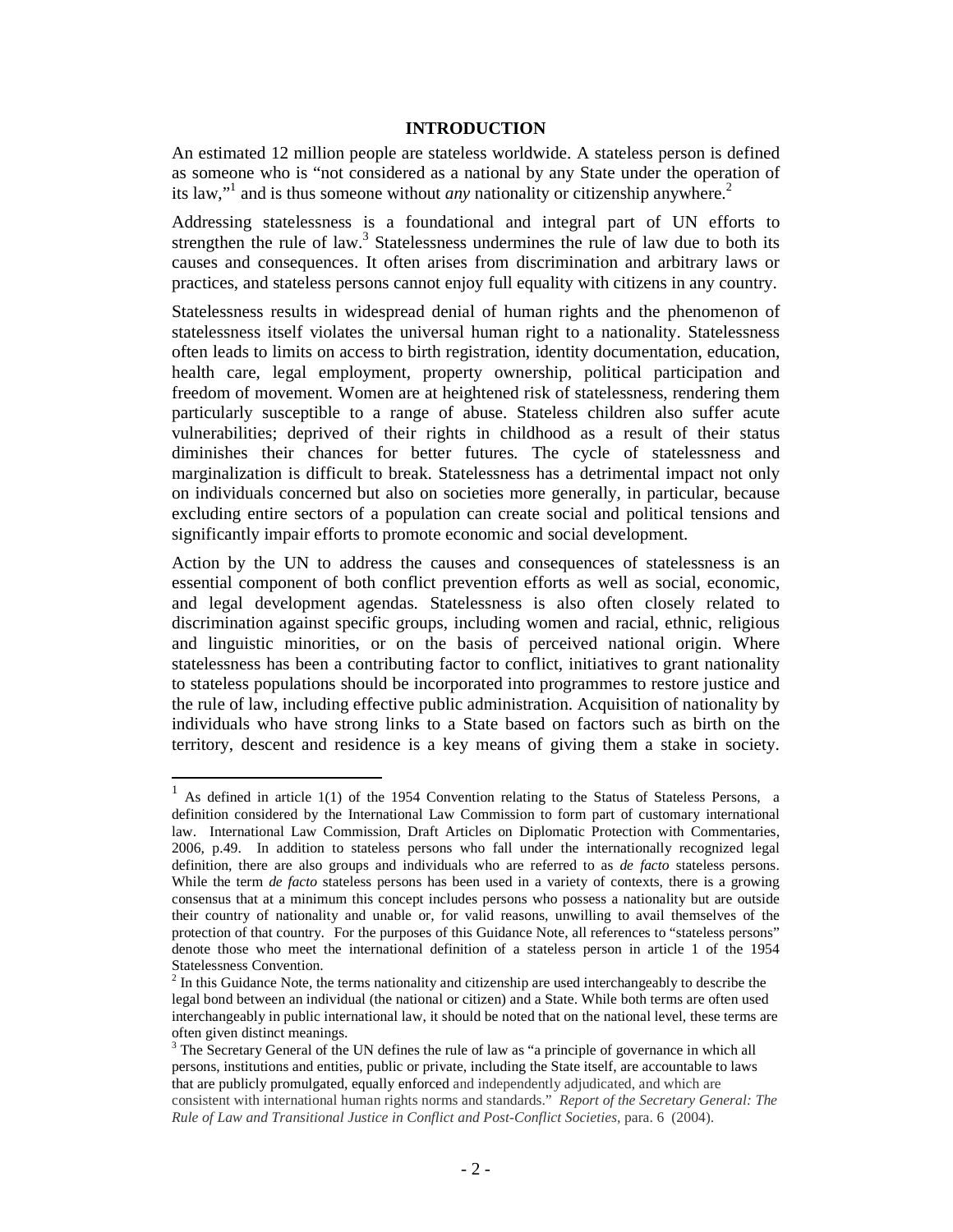Reduction of statelessness can therefore bolster national reconciliation and help prevent a return to conflict. When linked with efforts to address underlying societal discrimination, UN action to resolve statelessness may also form the basis for poverty reduction and sustainable, inclusive development.

The UN General Assembly has entrusted the Office of the United Nations High Commissioner for Refugees (UNHCR) with a mandate relating to the identification, prevention and reduction of statelessness and protection of stateless persons. However, this Guidance Note affirms that all UN entities system-wide must increase their efforts to address statelessness. The UN should tackle both the causes and consequences of statelessness as a key priority within the Organization's broader efforts to strengthen the rule of law. Given the magnitude and complexity of the problem and the damaging impact on human lives, efforts would need to be redoubled to prevent statelessness and to address statelessness wherever it occurs, including in States outside of UN peace and political operations. The UN, particularly UNHCR, also needs to provide leadership in this regard and work with States, international and regional organizations, and non-governmental organizations. This Guidance Note outlines the guiding principles and policy framework for action to address statelessness, including concrete activities to be undertaken and required institutional arrangements.

# **A. GUIDING PRINCIPLES**

 $\ddot{\phantom{a}}$ 

UN engagement in addressing statelessness should be guided by a number of principles that support the development, promotion and implementation of international norms relating to statelessness. The policy framework set forth below enunciates this set of guiding principles and is the result of an assessment of international legal standards and the experience of the UN in addressing statelessness to date.

#### **1. Base action on international norms and standards related to nationality and statelessness**

Internationally agreed rules relating to the prevention and reduction of statelessness and standards of treatment of stateless persons address many of the challenges faced by stateless individuals. Such rules are provided by an inter-related set of norms found in two international conventions on statelessness, a range of standards contained in universal and regional human rights and other instruments, and customary international law.<sup>4</sup>

The prerogative of States to determine the rules for acquisition, change and loss of nationality is limited by international law, in particular human rights law. The Universal Declaration of Human Rights (article 15) establishes the universal right of every individual to a nationality, a right which has been reaffirmed by a number of universal and regional human rights instruments, including the American Convention on Human Rights (article 20) and the European Convention on Nationality (article 4). As a corollary to this right, States must make every effort to avoid statelessness through legislative, administrative and other measures.

<sup>4</sup> An overview of the international legal framework is provided in *UN Human Rights Council,* Human rights and arbitrary deprivation of nationality: report of the Secretary-General*, 14 December 2009.*  2009, A/HRC/13/34, available at: http://www.unhcr.org/refworld/docid/4b83a9cb2.html.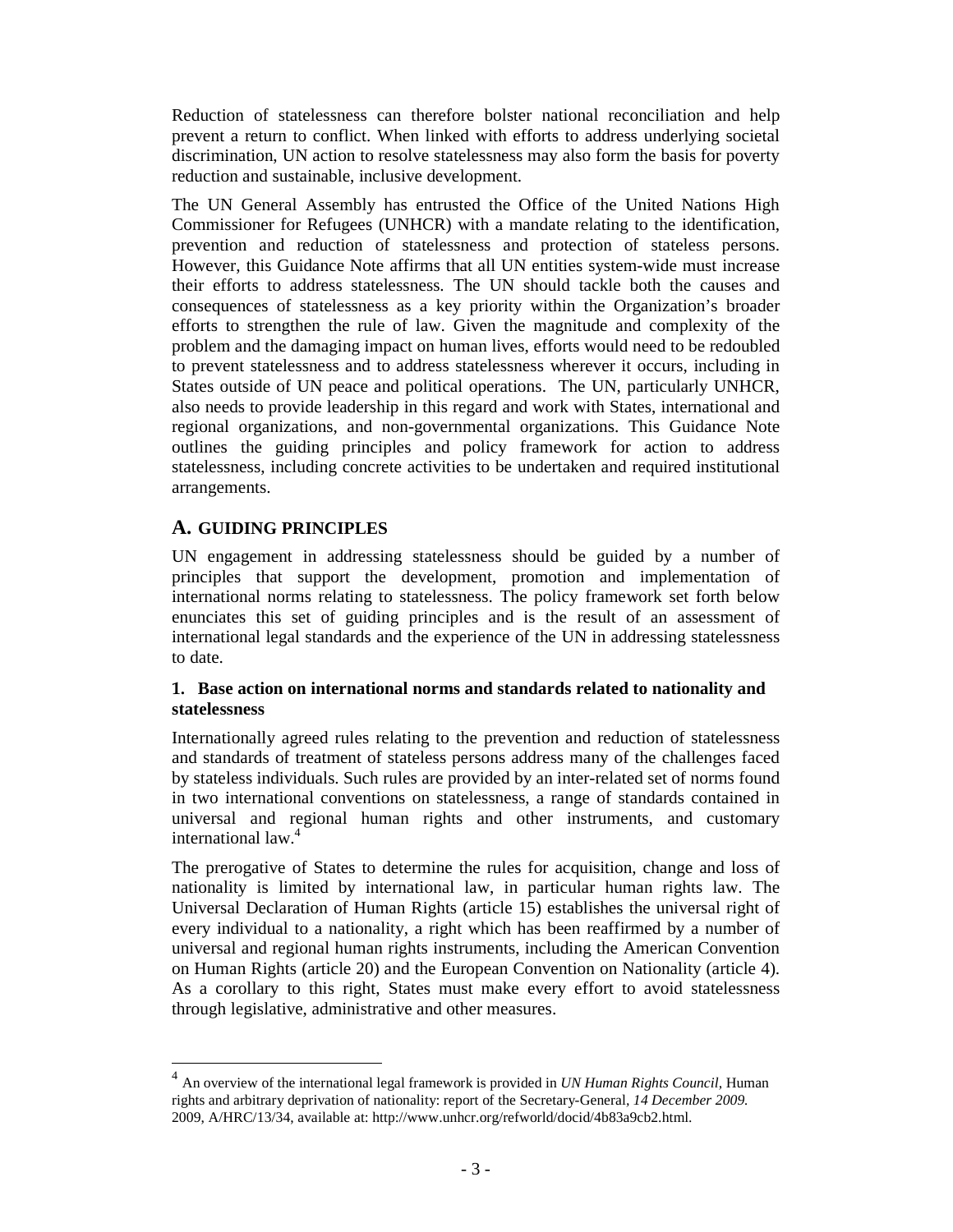Moreover, international law, including the universal prohibition against discrimination on account of race, colour, or national or ethnic origin as enunciated in the Convention on the Elimination of All Forms of Racial Discrimination (article 5), prohibits States from discriminating in nationality matters. Likewise, the Convention on the Elimination of All Forms of Discrimination against Women (article 9) guarantees that States parties must grant women equal rights as men with respect to nationality. The International Covenant on Civil and Political Rights (article 24) and the Convention on the Rights of the Child (article 7) require that States parties ensure that children are registered immediately after birth and acquire a nationality. The latter principles related to children's rights are also affirmed in the African Charter on the Rights and Welfare of the Child (article 6).

Two international conventions dedicated to statelessness complement international human rights law, with the 1954 Convention relating to the Status of Stateless Persons ("1954 Convention") laying the cornerstone of the international protection regime for stateless persons. The 1954 Convention provides the universally accepted legal definition of a stateless person under international law, thereby establishing an internationally-recognized status for stateless persons, extending to them specific rights, for instance, relating to administrative assistance and issuance of identity and travel documents. For its part, the 1961 Convention on the Reduction of Statelessness ("1961 Convention") sets forth practical obligations that States parties must undertake to prevent and reduce statelessness.

One reason that efforts by the UN to address statelessness have been hampered is the relatively low number of States parties to the 1961 Convention and the 1954 Convention.<sup>5</sup> The UN must promote ratification/accession of these and other relevant international treaties, including at the regional level. Additional action is also required to ensure full implementation of treaty and other standards relating to the right to a nationality and the human rights of stateless persons. This should include the issuance of authoritative guidance on interpretation of key international standards, particularly by relevant treaty bodies or other supervisory mechanisms of relevant international instruments.

#### **2. Recognize the central role of States and work with affected populations and civil society**

The UN must take into account that States determine the rules for acquisition, change and loss of nationality, even if State sovereignty and prerogatives on nationality matters are limited by international human rights norms. States generally provide for automatic acquisition of nationality at birth based on *jus sanguinis* (birth to a national) or *jus soli* (birth on the territory), a combination of these two principles, or later in life on the basis of other links to the State such as residence. States can therefore prevent statelessness through legislative and other measures to ensure that all children acquire a nationality at birth and that individuals do not become stateless in adulthood. Similarly, States can reduce statelessness through changes to legislation or government policy regarding who is to be considered a national. Facilitated naturalization for stateless persons is another means of reducing statelessness.

 $\overline{a}$ 

<sup>&</sup>lt;sup>5</sup> At the time of publication, the 1954 Convention had 65 States parties while the 1961 Convention had 37. Lists of States parties can be found at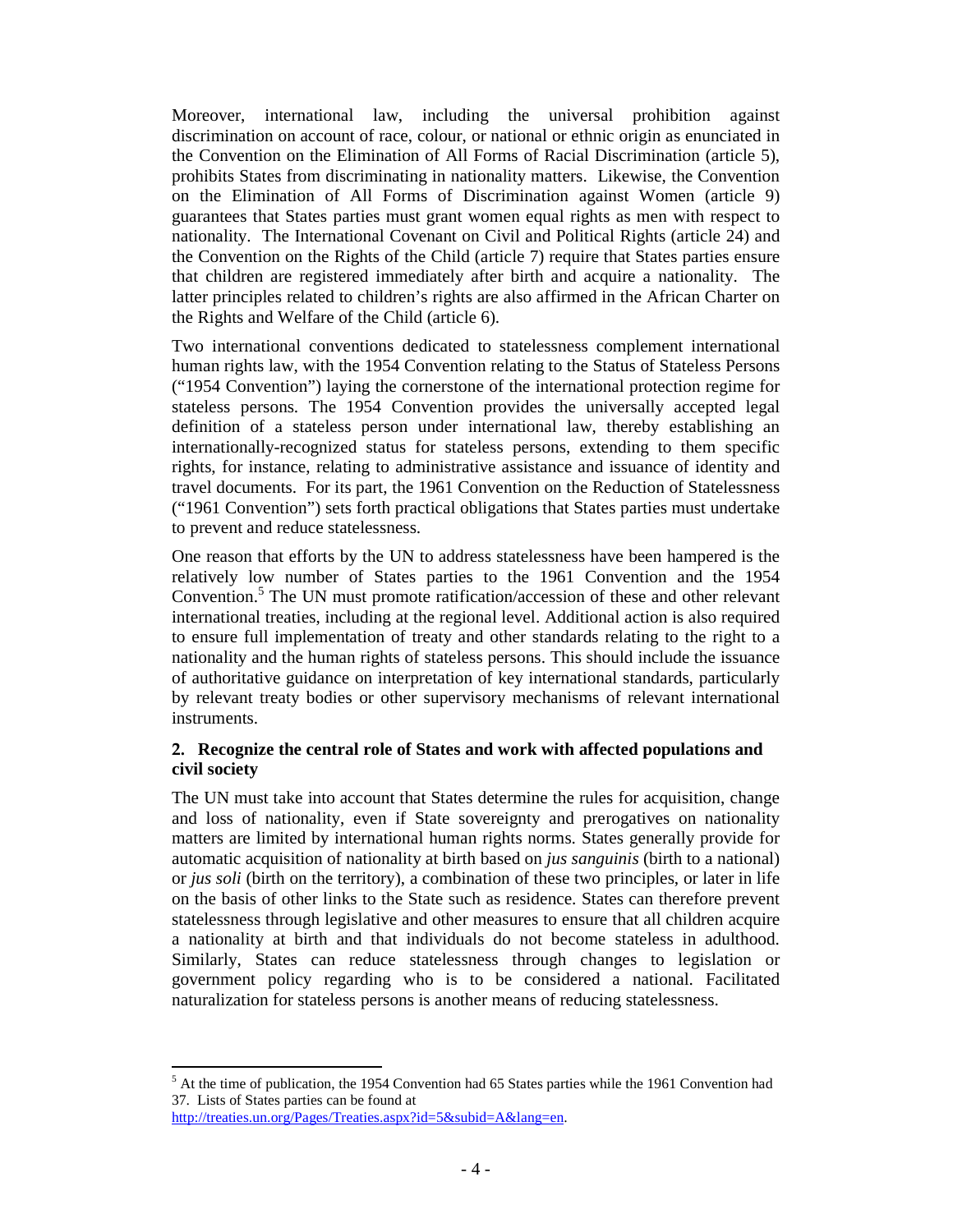While recognizing the central role of States, it should be borne in mind that the affected individuals and populations must be part of all efforts to address statelessness. First-hand information on situations is only accessible through consultation with affected stateless persons. In some cases, stateless populations also have the capacity to play a role in redressing their situation. For instance, provided there is an adequate legal and administrative framework in place, stateless persons may be able to initiate procedures to acquire a nationality. In other cases, it is not possible for affected populations to take initiative on their own behalf without negative, even life-threatening, repercussions.

Many activities to address statelessness require outreach to affected populations, advocacy with all sectors of society, training and capacity-building. Civil society can make critical contributions in this respect and partners for UN action can come from among a broad swathe of actors, such as government offices, legal-aid networks, women's rights groups, national human rights institutions, NGOs which provide development assistance as well as academia.

Although advocating for and advising on reforms of legal, administrative, and practical obstacles that create statelessness is the primary avenue for the UN system to address statelessness, there are situations and circumstances where States do not express the political will to resolve the stateless status of individuals or populations on their territory, or might even take deliberate actions to exclude stateless individuals or populations from integrating into their citizenries. Furthermore, the increasing focus on State sovereignty with respect to protecting national security over the last decade has in turn tightened some States' positions with respect to integrating migrants and other non-citizens into their respective body politics. Where faced with such political obstacles for addressing statelessness, the UN will need to pursue its role in promoting the respect for human rights and other international legal obligations related to combating statelessness and supporting civil society and other groups to achieve that end.

#### **3. Promote and support action to prevent statelessness**

The UN should promote action by States and civil society to prevent statelessness, as doing so offers the most effective solution by preventing the phenomenon of statelessness from occurring in the first place. Identifying potential causes and targeted, timely action can prevent statelessness. Once statelessness occurs it is generally more difficult to resolve and raises additional protection needs. In many instances, statelessness is the result of foreseeable events: most importantly, gaps in nationality legislation that lead to statelessness at birth and failure to ensure all persons retain or acquire a new nationality at the time of State succession. At other times, statelessness is a result of deliberate distinctions with respect to the application of nationality laws and policies towards certain groups or individuals. The UN should engage with States to prevent statelessness to address both technical and political causes of statelessness. The UN should also encourage States to grant citizenship to those on their territory who would otherwise be stateless following State succession as well as children born on their territory who would otherwise be stateless at birth.

Where persons have difficulties furnishing relevant proof to establish their nationality, they are at risk of not being considered nationals by a State. These persons and/or their descendants may therefore be at risk of statelessness. Necessary forms of proof may either relate to the question of whether a person is a national (for instance a national identity document or passport), or to the legal requirements which a person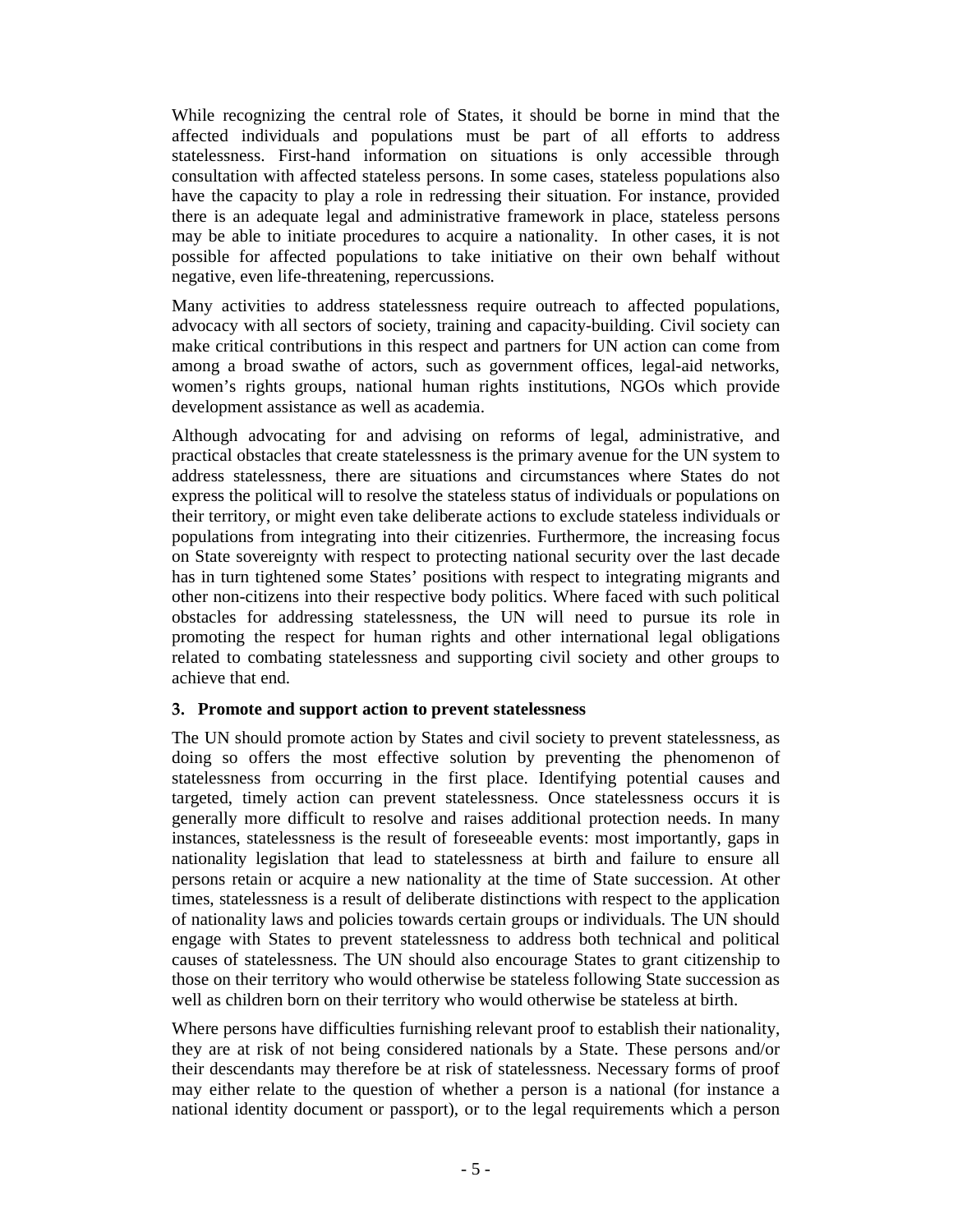needs to meet in order to be considered a national. Such requirements generally refer to links a person has with the State.

The most important proof thus relates to place of birth and to parentage. These facts are recorded through birth registration, underscoring the reason why universal birth registration is crucial in realising the right to a nationality.<sup>6</sup> The UN should therefore work with States to ensure that adequate birth registration, civil registration and other documentation systems are in place at the country level and develop national capacity for effective public administration in this regard, thereby permitting individuals to prove their identity and links to one or more States.

#### **4. Respect the human rights of stateless persons and provide for their specific protection needs**

Universal human rights standards apply irrespective of possession of a nationality, with only a very limited set of rights reserved for citizens.<sup>7</sup> But stateless persons have protection needs distinct from those of other non-citizens. Stateless persons require support in areas where a State of nationality would generally take action, for instance in relation to the issuance of identity and travel documents. Stateless persons who do not enjoy the right to return to and reside in another State should be granted residency and concomitant civil, political, social, economic and cultural rights and have a realistic prospect of acquiring the State's nationality in the future. Stateless persons are also uniquely vulnerable to prolonged detention and States should be sensitized to respect the rights of stateless persons to be free from arbitrary detention as a result of their stateless status.<sup>8</sup>

A prerequisite for the protection of stateless persons is ensuring that the State can identify who is stateless and who is not. States are encouraged to establish formalized statelessness determination procedures with due process safeguards for individuals to claim protection as a result of their statelessness status. This is particularly relevant in the migratory context (i.e. where stateless individuals are outside of their country of habitual residence).

Most stateless persons reside in the country of their birth or a successor State. But statelessness might result in forced displacement, in particular where it results from arbitrary deprivation of nationality, and many stateless persons do in fact cross an international border and become refugees. When stateless persons are simultaneously refugees, they must be treated as such and afforded the protection foreseen under international refugee law, specifically under the 1951 Convention Relating to the Status of Refugees and its 1967 Protocol and the prohibition of non-refoulement in customary international law.

The grant of leave to reside within a State and related rights to stateless persons as set out above do not resolve their situation entirely as they are unable to enjoy rights reserved for nationals. Consequently, these protections should be viewed as a temporary solution until such time as the individuals concerned are able to acquire a nationality.

 $\overline{a}$ 

<sup>6</sup> See CRC, Article 7.

<sup>&</sup>lt;sup>7</sup> See OHCHR, The Rights of Non-citizens, 2006.

<sup>&</sup>lt;sup>8</sup> In this context, it is also important to note that *de facto* stateless persons face many of the same protection risks faced by stateless persons. Their situation is akin to that of stateless persons in that there is no State that will provide them with protection. Consequently, it is recommended that the States in which they find themselves extend protection to them until such time as they are able to avail themselves of the protection of their State of nationality.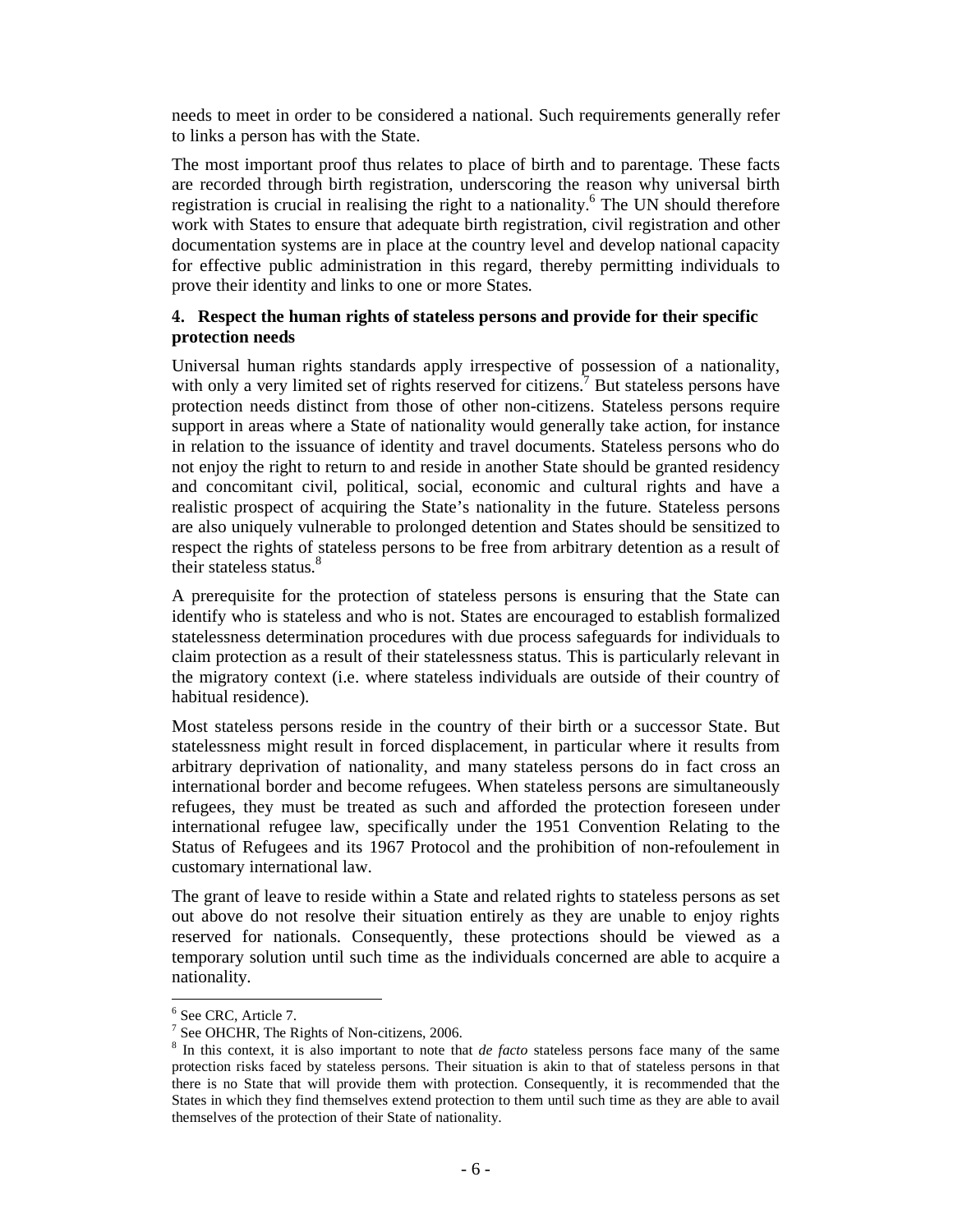#### **5. Promote the acquisition of nationality as the primary solution**

The acquisition of a nationality is the only solution to statelessness as full enjoyment of all human rights is generally only possible when an individual possesses a nationality. In particular, nationality brings with it access to political participation, the full right to residence within a State's territory, and also a sense of identity. Stateless people can overcome many of the problems they face once they possess a nationality. Enabling stateless persons to acquire a nationality is a foundational step towards legal empowerment to pave the way for their full enjoyment of all civil, political, economic, and social rights.

Solutions to statelessness generally depend on political will and capacity. This flows from the fact that only States can grant nationality. The will to act may be a significant challenge where statelessness is linked to discrimination. Attitudes which have led to the exclusion of a population must be overcome. Decision makers need to be convinced that the integration of stateless populations will be a positive step. Lack of capacity can play a role where State authorities wish to address problems related to statelessness but do not have the expertise or resources to do so. The UN should therefore highlight the positive effects for States to reduce statelessness by granting citizenship to stateless persons, stressing the detrimental impact statelessness has on individuals, communities and society as a whole. To address capacity deficits, the UN must stand ready to provide technical and practical assistance to States which decide to take action on statelessness.

#### **6. Recognize and redress discrimination as a common cause and consequence of statelessness**

Discrimination on the basis of racial, ethnic, religious, linguistic and presumed national origin is often a root cause of statelessness. Given that possession of nationality generally brings with it political rights, governments or political parties may question whether certain individuals or groups "belong" to the country, notably in the context of political tension or upcoming elections. Where persons lack documentation to prove their nationality, discrimination can be a decisive factor in leading the State to the conclusion that the person is not a national.

Marginalization and discrimination in turn, tend to be further aggravated because of statelessness. The UN needs to take action to resolve the social and economic exclusion of stateless persons by, for example, including such persons in education, health and poverty reduction programmes. Socio-economic integration of stateless persons enhances opportunities for legal integration through acquisition of a nationality.

#### **7. Guarantee gender equality in nationality laws and their implementation to prevent statelessness**

Further work is necessary to overcome persistent obstacles for women to enjoy equal rights as men regarding citizenship matters. Contrary to international human rights standards such as those set out in the ICCPR and CEDAW, the laws of numerous States continue to contain gender-discriminatory provisions and this renders women and their children more susceptible to statelessness. For example, statelessness can result where women do not have equal rights with men to acquire, change or retain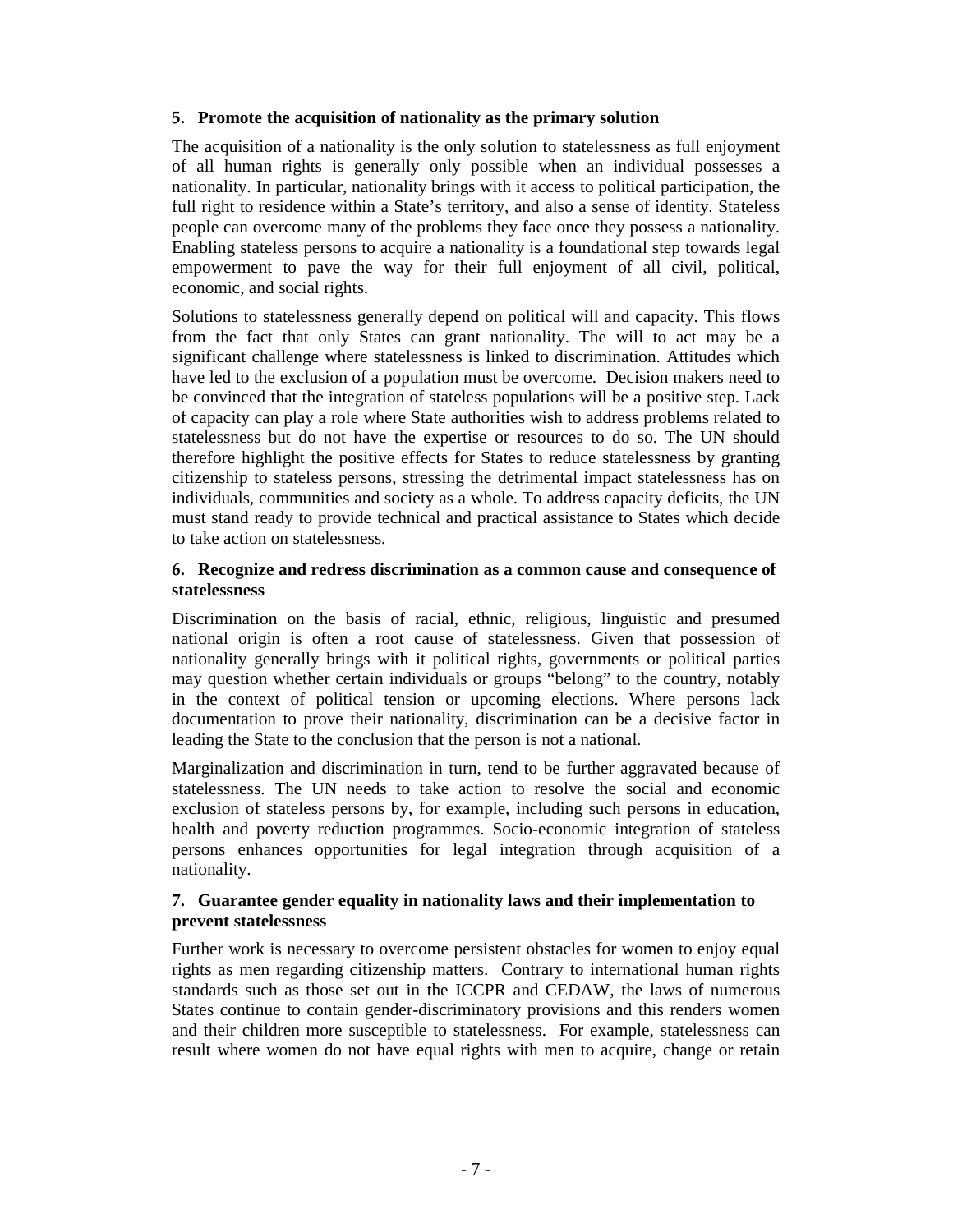their nationality.<sup>9</sup> Even when they are gender neutral, the application of nationality laws can result in statelessness among women as a result of patterns of discrimination in society which negatively impact access to nationality procedures, access to the justice system and issuance of relevant documentation. Gaps in nationality laws which may lead to statelessness upon change of nationality also have a disproportionate impact on women because they are more likely to renounce their previous nationality and seek to acquire the nationality of the husband upon marriage.

Furthermore, the nationality laws of at least 30 States retain provisions which discriminate against women with regard to conferral of nationality upon their children.<sup>10</sup> In the absence of any safeguard, statelessness results from such provisions when the father is a non-national and he is stateless himself, cannot confer nationality under the law of his State, or is unable or unwilling to fulfil any bureaucratic requirements for acquisition of nationality by his children.

To break the cycle of statelessness, the UN should increase efforts to guarantee gender equality in nationality laws and protect against the particular vulnerabilities of women and children to statelessness as a foundational part of its efforts to combat statelessness to promote the rule of law. As mentioned above, international human rights instruments offer specific guarantees for women to have equal nationality rights as men and obligations to prevent statelessness among children.<sup>11</sup> Concerted efforts by the UN system should be undertaken to realize these rights and respond to the specific protection needs of stateless women and children.

#### **B. ADDRESSING STATELESSNESS**

The UN system can improve its coordinated response to statelessness by undertaking four interrelated action approaches, including:

- (1) identification of stateless persons;
- (2) prevention of statelessness;
- (3) reduction of statelessness; and
- (4) protection of stateless persons.

These avenues of action derive from guidance issued by the UNHCR's Executive Committee<sup>12</sup> and are endorsed by the UN General Assembly. Though directed at States and UNHCR, this structured approach to addressing statelessness serves as a useful point of reference for other UN entities engaged in addressing statelessness.<sup>13</sup> Each of these actions is described in further detail below.<sup>14</sup>

<sup>&</sup>lt;sup>9</sup> As a result, article 9(1) of the CEDAW establishes that "States Parties shall grant women equal rights with men to acquire, change or retain their nationality. They shall ensure in particular that neither marriage to an alien nor change of nationality by the husband during marriage shall automatically change the nationality of the wife, render her stateless or force upon her the nationality of the husband".

<sup>&</sup>lt;sup>10</sup> This is addressed by article 9(2) of the CEDAW which sets out that "States Parties shall grant women equal rights with men with respect to the nationality of their children".

<sup>11</sup> CRC, Article 7; 1961 Convention, articles 1 and 4; African Charter on the Rights and Welfare of the Child, article 6; American Convention on Human Rights, article 20; European Convention on Nationality, article 6.

<sup>&</sup>lt;sup>12</sup> Executive Committee of the High Commissioner's Programme, Conclusion No. 106 (LVII) – 2006 on Identification, Prevention and Reduction of Statelessness and Protection of Stateless Persons of 2006.

<sup>&</sup>lt;sup>13</sup> The UNHCR Executive Committee therefore highlighted the importance of cooperation between UNHCR and various UN agencies.

<sup>&</sup>lt;sup>14</sup> Additional guidance can be found in *UNHCR Action to Address Statelessness: A Strategy Note*, available at http://www.unhcr.org/4b960ae99.html.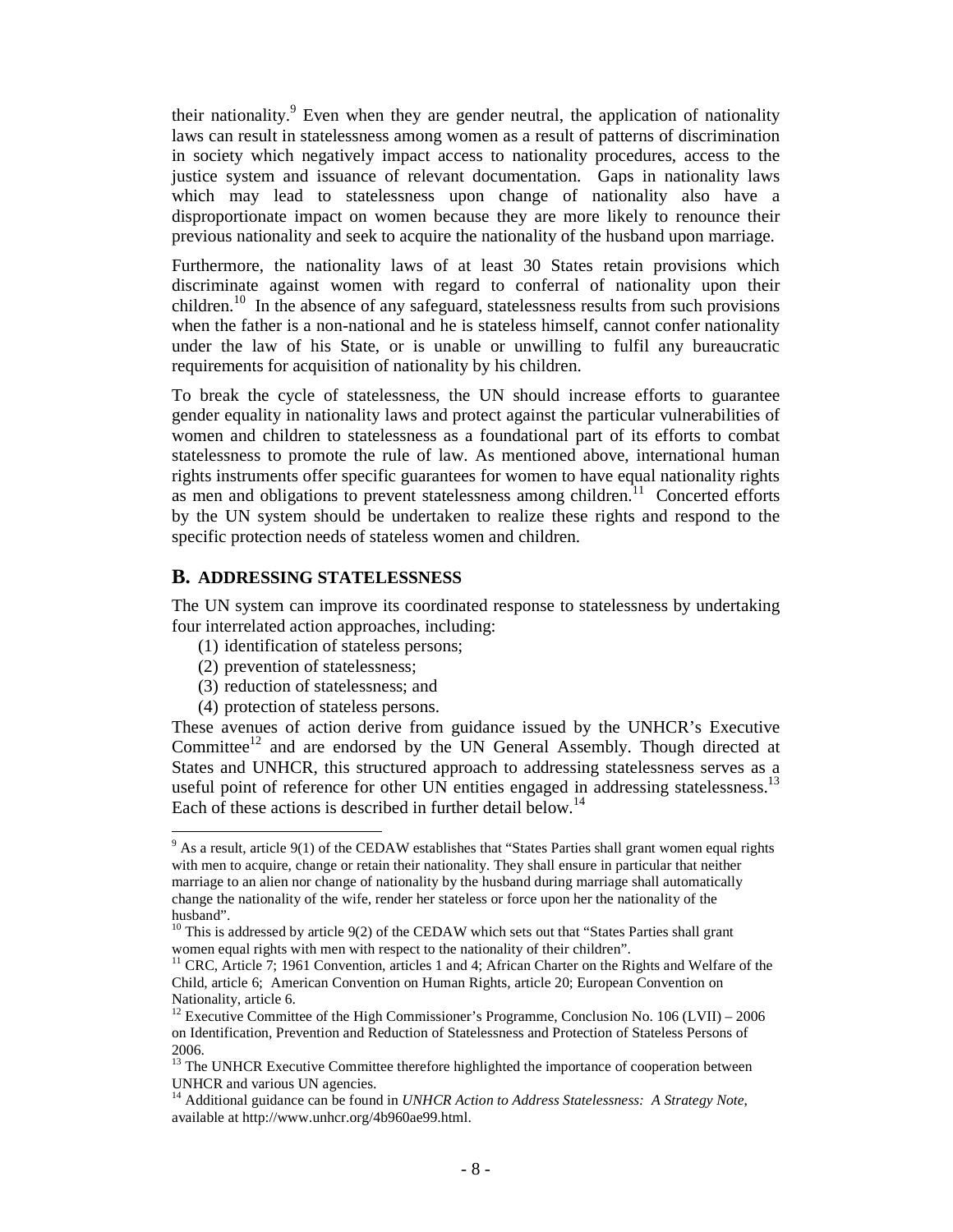#### **1. Identification of statelessness**

The identification of statelessness is a prerequisite for any response strategy. Successful identification involves a comprehensive analysis of a given statelessness situation, through the following activities:

- Analysis of legal and political frameworks related to nationality and statelessness of the State to which the relevant stateless person has links (e.g. through descent, birth, territory or residence); $^{15}$
- Support for data collection through census, surveys or administrative records (e.g. civil status registries) so that information on statelessness can be captured;
- Gathering and analyzing data directly from stateless populations or those at risk of statelessness, e.g. problems related to documentation, education, health or security (taking into account diversity within a population, notably age and gender), and capacities of the community to tackle such problems; and
- Awareness-raising on the definition of statelessness and assistance to State institutions to devise and implement statelessness determination procedures.

#### **2. Prevention of statelessness**

Statelessness can be prevented by effectively addressing its causes in the following areas:

- *Strengthening the international legal framework*: The UN should increase efforts to promote ratification/accession to the 1961 Convention, which has only 37 States party as at 1 January 2011. In doing so, reference may be made to relevant resolutions of the General Assembly which have repeatedly "encourage[d] States that have not done so to give consideration to acceding" to this Convention.<sup>16</sup> States should also be encouraged to ratify or accede to and improve implementation of other international and regional human rights instruments that affirm the right to a nationality and a child's right to be registered immediately after birth and to acquire a nationality.
- *Correcting gaps in nationality legislation*: The UN must proactively identify gaps in legislation and propose necessary amendments. The standards contained in the 1961 Convention, international human rights laws and regional treaties should be promoted. This is particularly important when new or revised nationality legislation is introduced, notably upon State succession. Comprehensive guidance on the attribution of nationality in situations of State succession is contained in the Draft Articles on the Nationality of Natural Persons in Relation to the Succession of States of the International Law Commission. Constitutions may also contain relevant provisions with respect to nationality, and the Guidance Note of the Secretary-General on United Nations Assistance to Constitution-Making Process should be used as a guide.

 $\overline{a}$ <sup>15</sup> A 2008 UNHCR publication provides guidance for such analyses, *Statelessness: An Analytical Framework for Prevention, Reduction and Protection,* 2008, available at: http://www.unhcr.org/refworld/docid/49a28afb2.html.

<sup>&</sup>lt;sup>16</sup> See General Assembly Resolution  $64/127$ ,  $63/148$ ,  $62/124$ ,  $50/152$  and  $49/169$ . See also numerous Conclusions of UNHCR's Executive Committee including Nos. 106, 102, 99, 95, 90, 87, 85 and 78. Human Rights Council resolutions on human rights and arbitrary deprivation of nationality13/2, 10/13 and 7/10.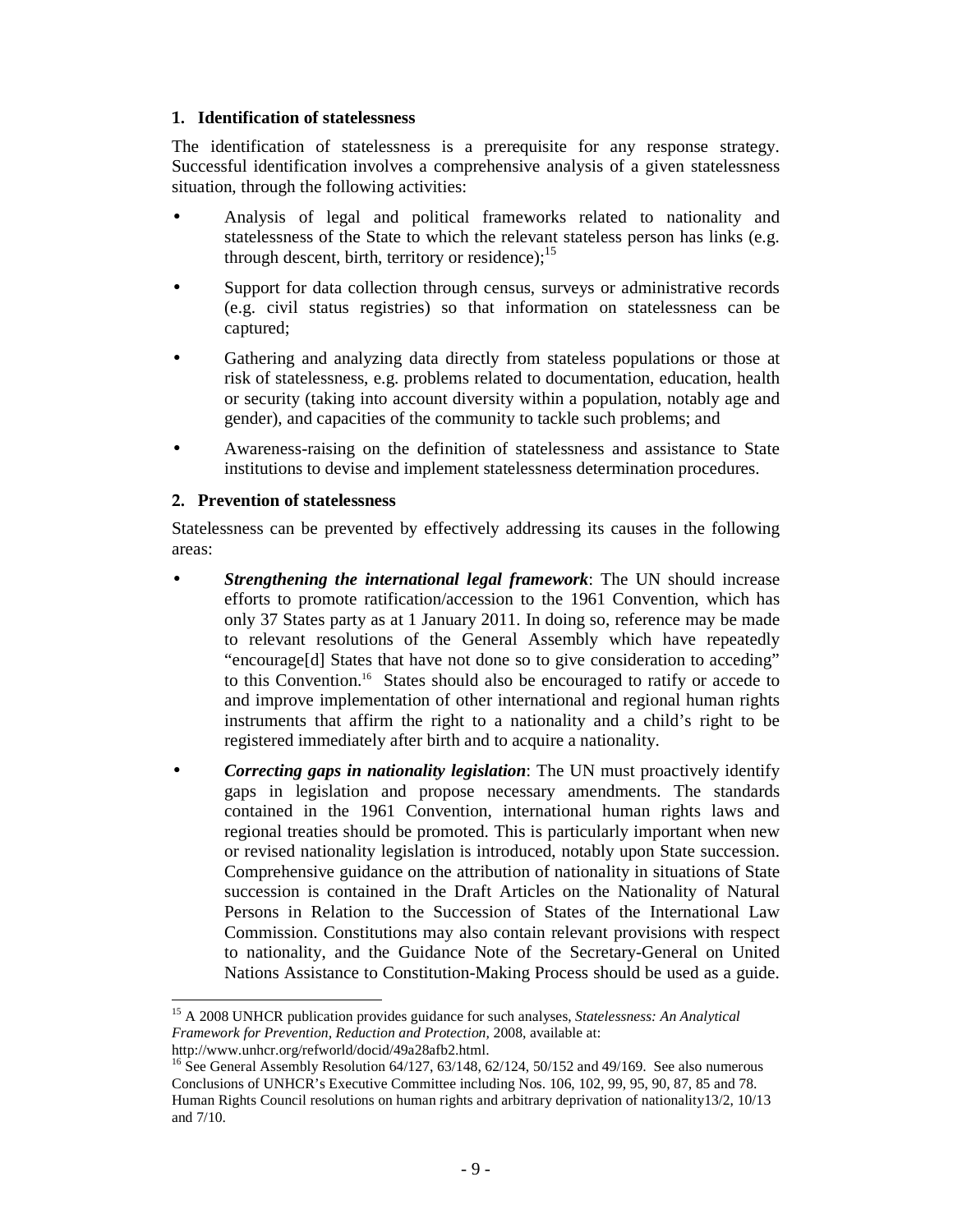Legal advice can help States transpose international standards into national legislation.<sup>17</sup> The key standards to prevent statelessness include:

- $\triangleright$  Grant of nationality to children born in territory if they would otherwise be stateless;<sup>18</sup>
- $\triangleright$  Grant of nationality to children born to a national abroad if they would otherwise be stateless:<sup>19</sup>
- $\triangleright$  Presumption that foundlings are nationals;<sup>20</sup>
- $\triangleright$  Providing that as a general rule, loss and deprivation of nationality should not result in statelessness; $^{21}$
- $\triangleright$  Providing that voluntary renunciation of nationality shall not be permitted if it results in statelessness: $^{22}$
- $\triangleright$  Equality between men and women with regard to acquisition, change and retention of nationality and conferral of nationality on children.<sup>23</sup>
- *Improving institutional capacity to document the civil status of individuals*: Where persons are at risk of statelessness due to lack of evidence of nationality, support for the development of national capacity to provide effective public administration, in particular national registration and documentation services should be offered. Particular emphasis on improving birth registration is critical in this regard. Creative approaches, such as through mobile registration units, or registering births and civil status in conjunction with other national campaigns, such as public-health inoculation drives, should be pursued. Through capacity-building and training, competent courts and administrative authorities are in a position to accurately confirm whether a person is a national, ensuring that all those who have acquired a nationality under the legislation of a State are recognized as nationals in practice. Working with the judiciary can also enhance the interpretation and application of nationality legislation in line with international standards so as to prevent statelessness.
- *Empowering individuals*: People must be aware of their rights and related procedures on acquisition of nationality by their children, protection against loss and deprivation of nationality and access to identity and nationality documentation. Public information and education campaigns are important activities in this regard and some individuals may require legal assistance in order to avail themselves of such rights and procedures. Civil society plays a critical role, for instance, by highlighting the importance of birth registration and assisting parents to secure birth certificates for their children through

 $\ddot{\phantom{a}}$ 

<sup>&</sup>lt;sup>17</sup> When doing so, it is important to note that these standards neither require a generalized grant of nationality based on birth in the territory (jus soli) nor the acceptance by States of dual/multiple nationality.

<sup>&</sup>lt;sup>18</sup> 1961 Convention on the Reduction of Statelessness, article 1, African Charter on the Rights and Welfare of the Child, article 6, American Convention on Human Rights, art. 20, European Convention on Nationality, article 6.

<sup>&</sup>lt;sup>19</sup> 1961 Convention on the Reduction of Statelessness, article 4.

 $20$  1961 Convention on the Reduction of Statelessness, article 2.

 $21$  1961 Convention on the Reduction of Statelessness, articles 7 and 8.

 $22$  1961 Convention on the Reduction of Statelessness, article 7.

<sup>23</sup> CEDAW, rticle 9 and ICCPR articles 23(4), 24(3) and 26**.**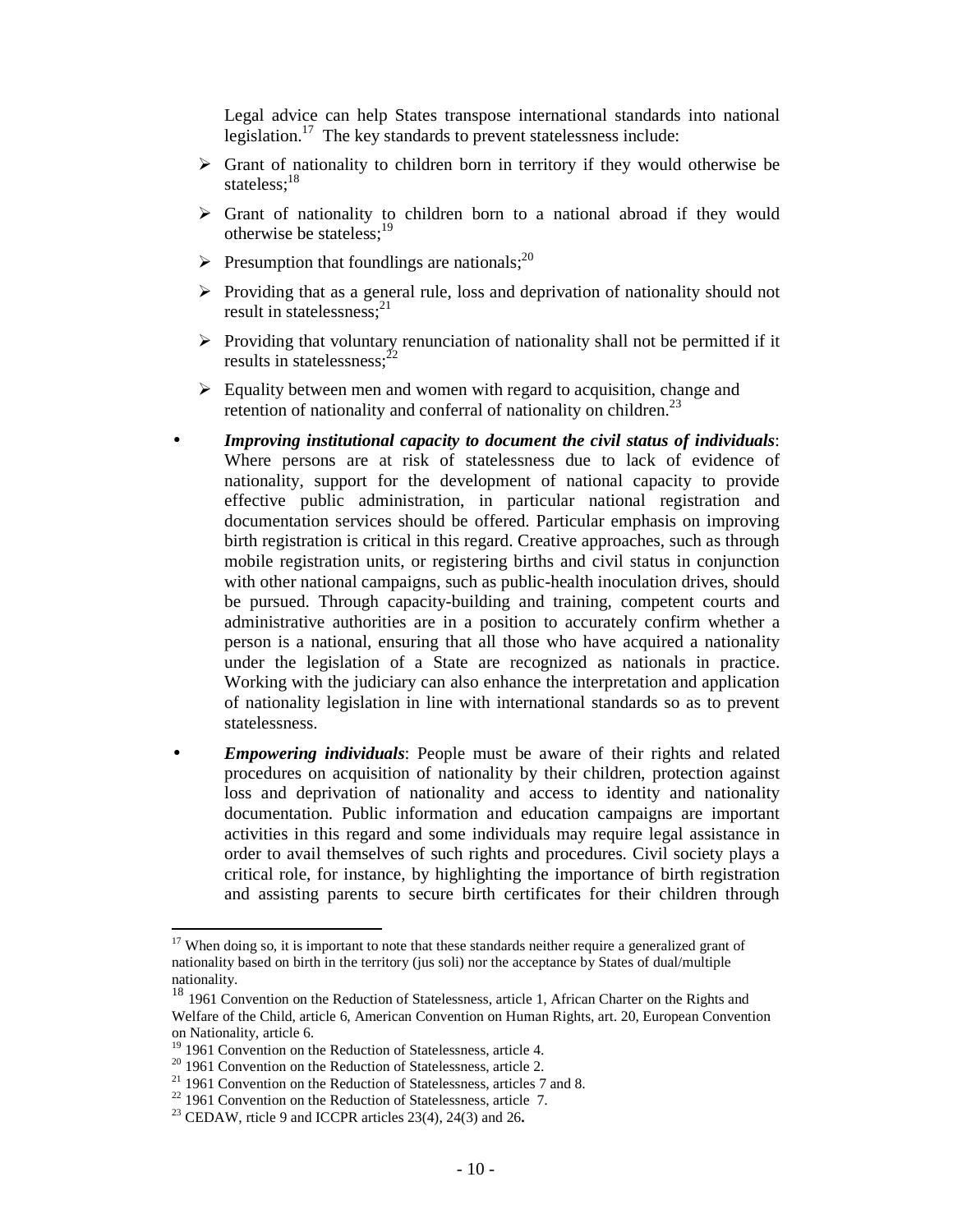subsequent (late) registration. Civil society actors can also assist individuals with procedures for confirming their nationality with administrative authorities or courts, for instance with the filing of applications, obtaining supporting documentation or paying direct and indirect costs.

• *Combating discrimination*: In order to avert risks of statelessness, a critical step is to promote international standards on non-discrimination, and to raise awareness of the consequences of statelessness, both for the individual and society as a whole. Such activities can also be closely linked to conflict prevention and peace building.

#### **3. Reduction of statelessness**

Activities for the reduction of statelessness primarily aim at promoting the acquisition of a nationality. This can be through large-scale citizenship campaigns or individualized naturalization procedures. The following activities are relevant in this context:

- *Advocating for access to citizenship for stateless populations*: Political will is a decisive factor in finding a solution to statelessness situations, in particular those of a protracted nature. Raising awareness of statelessness, its consequences, and the right to a nationality in addition to offering advice and support are key to generating such political will. While decisions on nationality are generally taken at a high political level, advocacy should be directed at all stakeholders who influence, or are affected by, political decisions. The stronger the public support for, and the lower the resistance against, integration of stateless people within the broader population of citizens, the easier it is for political leaders to decide upon and implement solutions.
- *Implementing legislative solutions*: Acquisition of nationality by stateless persons may require amending nationality legislation in order to establish more inclusive rules on who is to be considered a national. Such legislation can be applied by operation of law (automatically), thereby avoiding costly procedures which may serve to exclude certain individuals. Similarly, legislation on naturalization should foresee facilitation of requirements for stateless persons, for instance through reduced residence requirements and lower fees. Expert advice on comprehensive and just solutions may need to be provided in this regard and national capacity strengthened to formulate and implement legislative solutions.
- *Supporting institutional responses*: Capacity-building and training assist States to reform administrative practices that impede the acquisition of a nationality. This can relate to discrimination against certain applicants in proceedings or lack of awareness of statelessness and existing methods to facilitate acquisition of nationality. Citizenship campaigns should be undertaken once legal or political reforms are achieved, that would allow large numbers of stateless persons to acquire a State's nationality. Such campaigns help identify individuals who qualify for acquisition of nationality, process their applications and issue nationality documentation. Given the marginalization of many stateless populations, mobile teams need to raise awareness in cooperation with civil society or through building capacity of administrative authorities.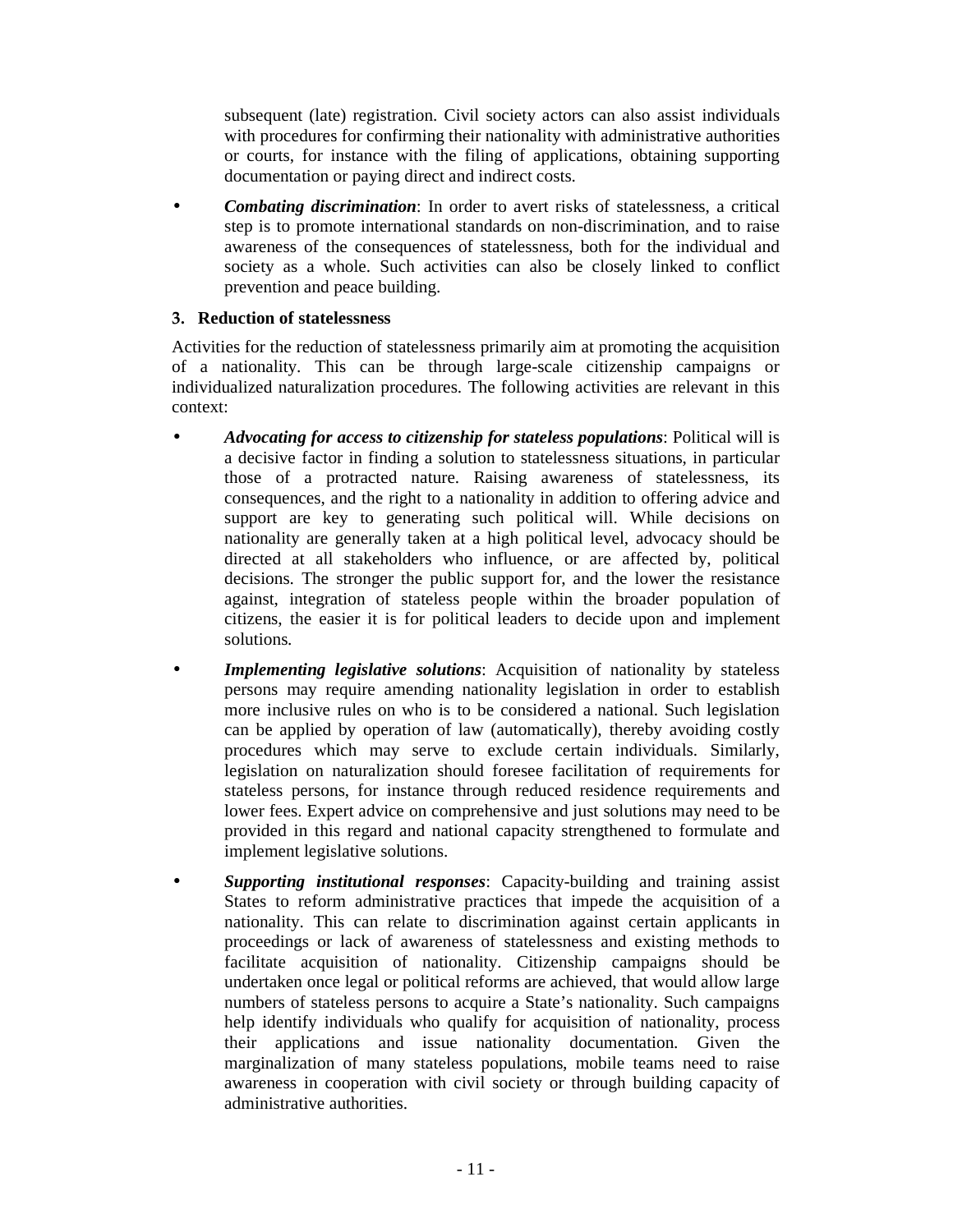- *Empowering individuals*: The establishment of legal services for poor and marginalized stateless persons, as well as public information and education campaigns, are essential to ensure that stateless persons are aware of nationality and documentation procedures and are able to avail themselves of them. For example, NGOs can assist stateless persons in completing applications for acquisition of nationality, gathering relevant supporting documentation and also providing financial support for fees or necessary travel. Where such applications are rejected, assistance to file an appeal with a court can be critical.
- *Promoting social and economic inclusion of formerly stateless populations*: Acquisition of nationality cannot undo the effects of statelessness overnight. Where efforts to reduce statelessness are successful, further action should be taken to ensure that new citizens are aware of their rights and responsibilities and of the procedures to avail themselves of services which had not been accessible to them before. Issuance of nationality documentation is critical to the enjoyment of rights attached to nationality. Development programmes in relevant countries should consider including formerly stateless populations among the groups requiring specific attention. Depending on the situation, activities in various sectors could be needed, for instance: vocational training where stateless people had been barred from formal employment or access to housing where they were not able to acquire property or obtain a construction permit. Lastly, there may be a need for peace-building activities between communities if there was strong resistance by some segments of society to integration of the formerly stateless population.

### **4. Protection of stateless persons**

Protection of stateless persons comprises all the activities that address problems stateless persons face in their daily lives.<sup>24</sup> Stateless person are marginalized and often face difficulties in accessing education, health care or formal employment. They are also subject to abuse, discriminatory treatment, arbitrary detention, and risk falling victim to crimes like trafficking. Whenever possible, interventions to protect stateless persons should be undertaken within a broader strategy to prevent and reduce statelessness, in particular since acquisition of a nationality empowers stateless persons to improve their daily lives on their own.

- *Strengthening the international legal framework*: The UN should increase efforts to promote ratification or accession to the 1954 Convention which has only 65 States parties as at 1 January 2011. In doing so, reference may be made to relevant resolutions of the General Assembly which has repeatedly "encourage[d] States that have not done so to give consideration to acceding" to this Convention.<sup>25</sup> Furthermore, States should be encouraged to accede to and improve implementation of other international and regional human rights instruments that enhance the protection of the rights of stateless persons.
- *Developing national legal frameworks and supporting institutions*: Irrespective of whether or not the State is party to the 1954 Convention, the UN should encourage States to incorporate a definition of statelessness in line with the international definition into national legislation. Legislation

 $\overline{a}$  $^{24}$  As understood in the context of UNHCR's Executive Committee Conclusion No. 106.

 $25$  See resolutions referred to in footnote 13, above.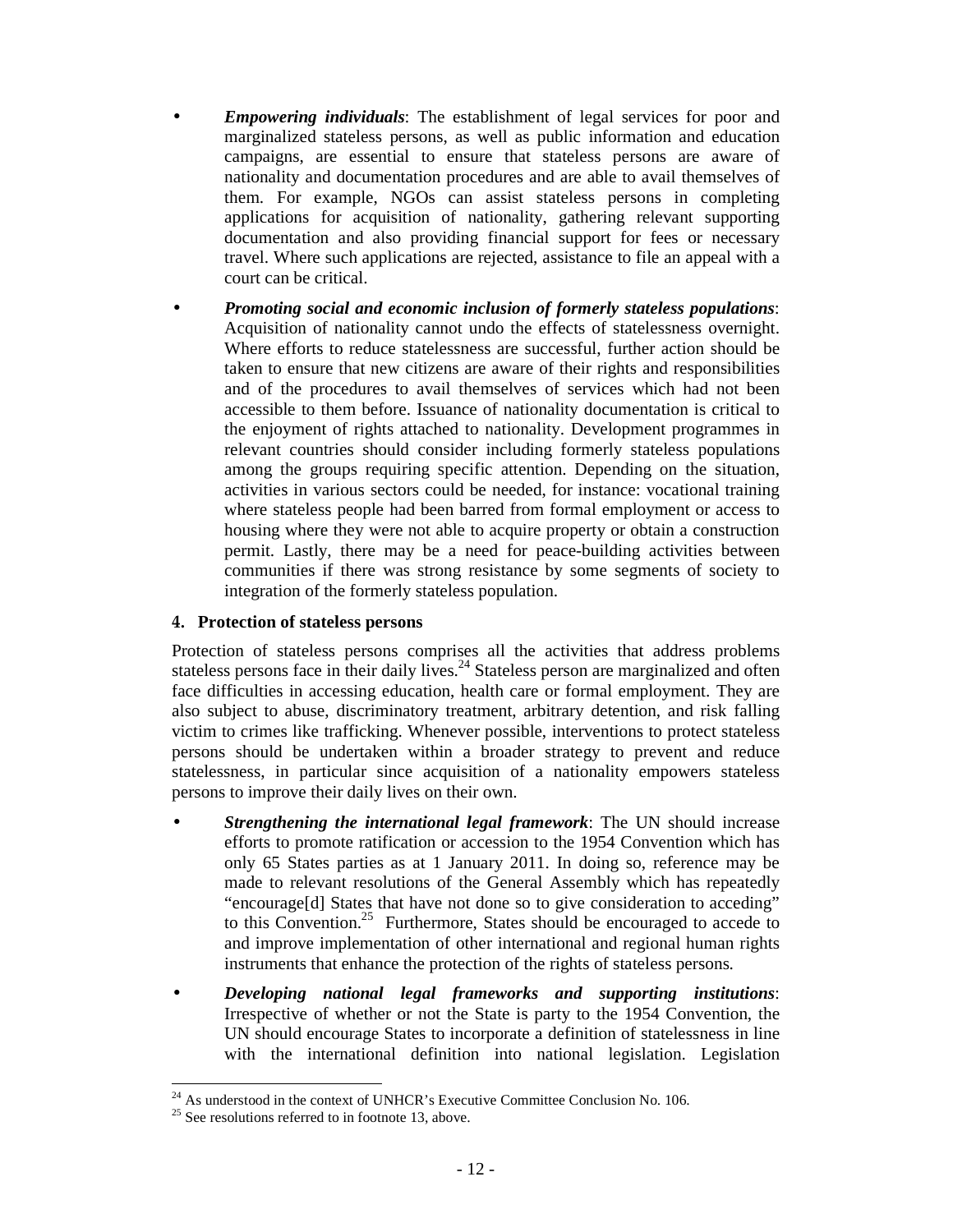governing the entry and residence of non-citizens should take into consideration the specific situation of stateless persons, particularly those who are outside their country of habitual residence. The UN should also promote and provide advice on laws and regulations establishing a formalized procedure, and where applicable, the creation of institutions, for determining who is stateless on a territory. States should grant the individuals, who are confirmed to be stateless through such determination procedures, the right to stay on their territory, as well as concomitant civil, political, social, economic and cultural rights if they do not have the right to return to and reside in another State.

- *The UN should promote respect of international human rights standards visà-vis stateless persons*: While some distinctions between nationals and nonnationals are permissible under international law, authorities must be made aware of their duty to guarantee the rights of all persons within their territory or under their jurisdiction, including stateless persons. Training should inform authorities dealing with stateless persons about statelessness and its consequences and the importance of non-discrimination. Training of law enforcement agencies and courts helps to ensure that rights of stateless persons are respected and enforced where necessary, for instance to prevent trafficking of stateless persons. Exchanges between stateless people and public authorities can be organized to highlight specific difficulties that stateless people face in a country. UN agencies should ensure that their own and their partners' policies and programmes reflect that some persons in the country of operation have no nationality and may therefore need specific attention and should generally not be excluded on the basis that they are foreigners.
- *The UN should assist with capacity-building and training to assist authorities to be able to identify stateless persons and extend treatment in accordance with international standards*: Authorities dealing with assessing the nationality of persons within the territory must be made aware of the existence and consequences of statelessness and the importance of accurately assessing nationality status. Good cooperation between countries facilitating exchange of information with full respect for the rights of the individual is essential. Training on determining nationality should also extend to courts deciding nationality claims. Authorities and courts responsible for decisions on the status of aliens should be made aware of how the situation of stateless persons, including *de facto* stateless persons, can be addressed in the national legal system in a manner consistent with international standards.
- *Empowering stateless persons through legal assistance and integration programmes*: Stateless persons must be aware of their rights and may require practical or legal assistance with, for example, nationality verification processes. Any programmes to assist local populations with access to education, health care or income-generation should, where possible, also include stateless populations. Such socio-economic integration of stateless persons helps to create political will for achieving full integration through the acquisition of a nationality by lowering the political stakes for such a decision. Where possible, activities should also consider how integration can promote acquisition of a nationality, for instance by helping stateless persons to fulfil requirements for naturalization. For example, language classes not only help stateless persons improve their interactions with authorities generally but also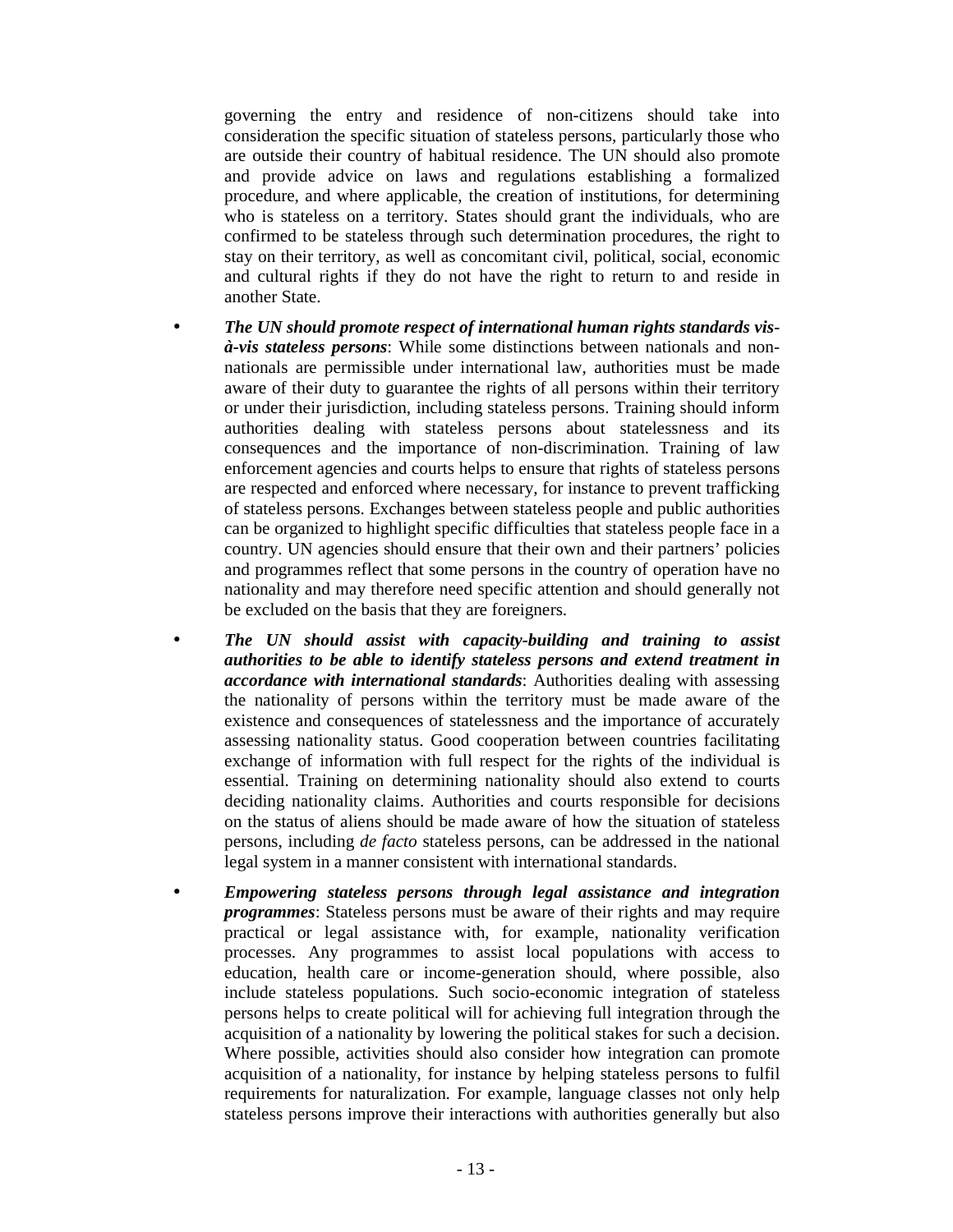to pass language tests which may be pre-requisites to the acquisition of nationality. Similarly, livelihood generating activities not only improve the daily lives of stateless persons and their families, but also help them meet naturalization requirements related to a stable income.

## **C. UN SYSTEM ARRANGEMENTS**

The UN supports Member States in addressing situations of statelessness as integral to its efforts to strengthen the rule of law at the national and international levels. The expertise and activities of numerous UN departments, offices, funds, agencies and programmes are relevant to address situations of statelessness, including its causes and consequences. Involvement of a broad range of UN entities is required to address the problem effectively together with States, other international and regional organizations, NGOs, and community-based organisations.

As noted above, UNHCR has a specific mandate entrusted to it by the General Assembly in 1995 to prevent and reduce statelessness and protect stateless persons. This global mandate complements UNHCR's role as the UN agency responsible for assisting individuals and States to resolve the situation of individuals under the 1961 Convention on the Reduction of Statelessness.

At the same time, effectively addressing statelessness requires a collaborative effort, and the mobilization and coordination of the requisite expertise. All UN agencies that work with stateless populations can address protection concerns in their respective sectors. Below is a non-exhaustive list of such areas as well as an indication of some of the relevant agencies, apart from UNHCR:

- creating political will to address statelessness (Department of Political Affairs (DPA)/Department of Peacekeeping Operations (DPKO)/UN Country Teams);
- procedural and substantive advice in peace negotiations and electoral systems and processes, to seize opportunities to reform relevant nationality laws and policies (DPA/DPKO);
- promoting the prevention and reduction of statelessness as an element of good governance, the rule of law, and access to justice (United Nations Development Programme);
- ensuring that national laws and policies on citizenship respect international law (Office of Legal Affairs);
- ensuring that national laws and policies respect international human rights related to nationality (Office of the High Commissioner for Human Rights, including human rights treaty bodies and special procedures);
- child protection, including the improved respect for the right of every child to acquire a nationality (United Nations Children's Fund);
- gender equality to ensure that women enjoy equal rights as men with respect to nationality laws and policies (UN Women);
- collection and analysis of population data to improve identification of stateless persons and populations (United Nations Population Fund, United Nations regional economic commissions); and